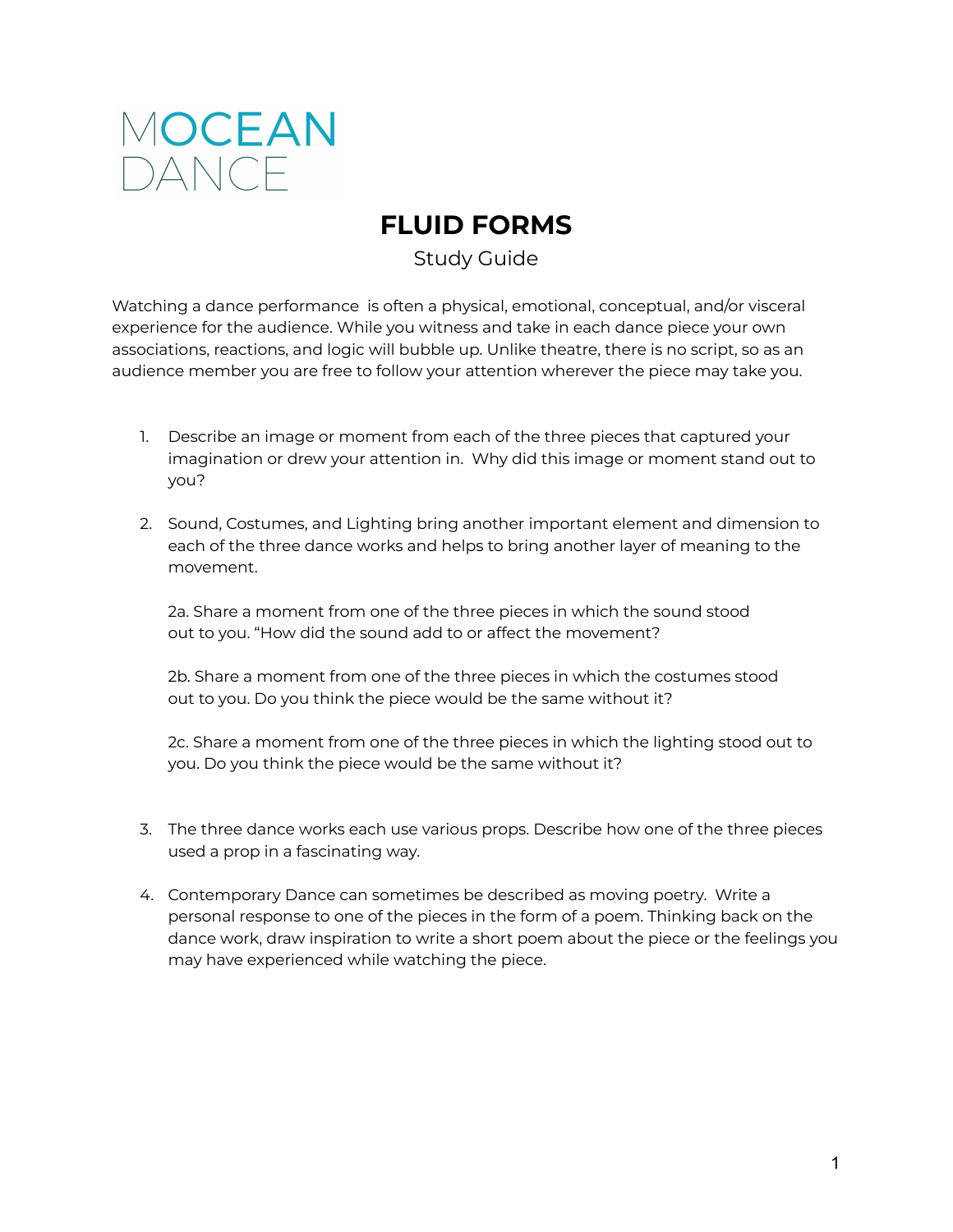

## **Generating Courageous Conversations through the Arts**

As a group reflective process, take inspiration from each of the three pieces in *Fluid Forms* to reflect and converse on personal and world events.

**From the Top -** *is an exploration about how we all came to connect to the land of Eastern Canada. It is an investigation about what is carried on within our blood memories, and what we hope is within the marrow of our future. (Syreeta Hector)*

In the progression of *From the Top* we witnessed the dancers rising from the shadows, forming and shaping, individuals emerging, to a community moving in synchronicity. Can you describe or share a similar progression from your own personal journey or in regional or world events?



Photo Credit: Kevin MacCormack, Dancers: Susanne Chui and I'thandi Munro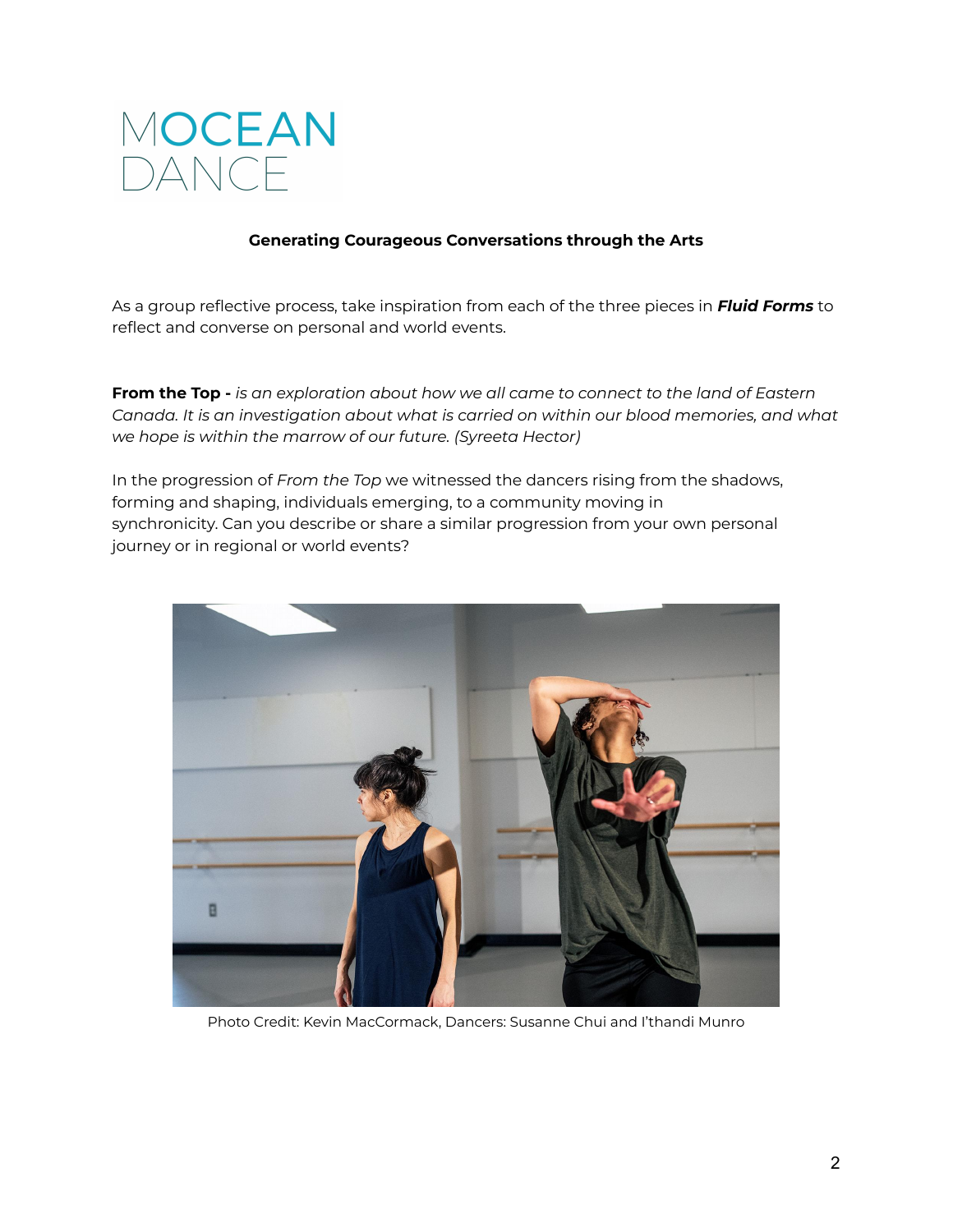

## **Generating Courageous Conversations through the Arts**

**Mercurials -** *The element mercury is deadly toxic, and extremely liquid. Describing an individual as mercurial means that they change their mind quickly and have unpredictable moods. With the merging of these ideas Mercurials casts a spell of dangerous yet beautiful delusions. (Lydia Zimmer)*

What is a safe, indulgent activity that you turn to as a form of relief in order to gain comfort and mental space? Do you find an escape in poetry, reading, running, confiding in friends, etc. Do you have a quirky ritual or passion that helps support your mental, physical, and emotional health?

What are some communication strategies you can use when you are feeling moody? Or alternatively what are communication strategies and support tools you could use when someone around you is having a moody day?



Photo Credit: Kevin MacCormack, Dancers: Sarah Murphy, Anastasia Wiebe, Juile Robert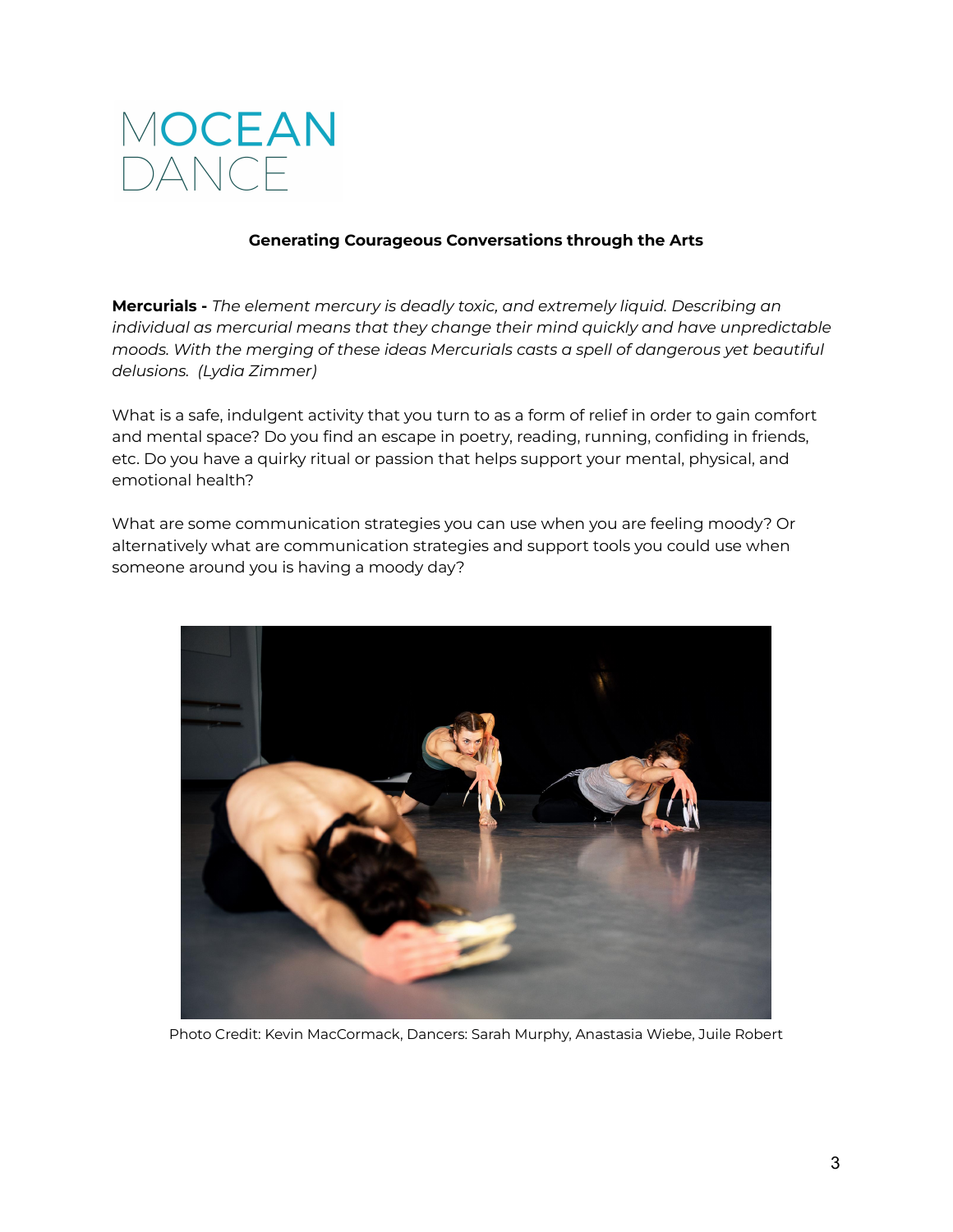

## **Generating Courageous Conversations through the Arts**

**Utawtiwow Kijinaq - Our Mother's Road -** *takes inspiration from the physical, emotional, and spiritual qualities of water. The history of water lives within a timeline of life, death, and patterns. The sacredness and giver of the 4 waters; rain, fresh, body, and sea waters. Our Mother's Road Utawtiwow Kijinaq, the life giver and our honoured protector guides us in our journey that takes us back from filtration to balance. (Sarah Prosper and Sara Coffin)*

How do you think of water in your daily life? How does water nourish you, replenish, and sustain you physically, emotionally, spiritually and mentally?

From the Mi'kmaq lens, an inspiration for creating *Utawtiwow Kijinaq - Our Mother's Road* is the four bodies of water: rain, fresh, sea, and body. Do you relate personally to one of these waters more strongly than the others? How do these bodies of water serve you and your community?

*Utawtiwow Kijinaq* is an intercultural and intergenerational duet. What is the importance of cultivating intercultural and intergenerational relationships? Can you share an example of such a relationship in your own life or the potential to interact with elders or new cultures?



Photo Credit: Kevin MacCormack, Dancers: Sarah Prosper and Sara Coffin